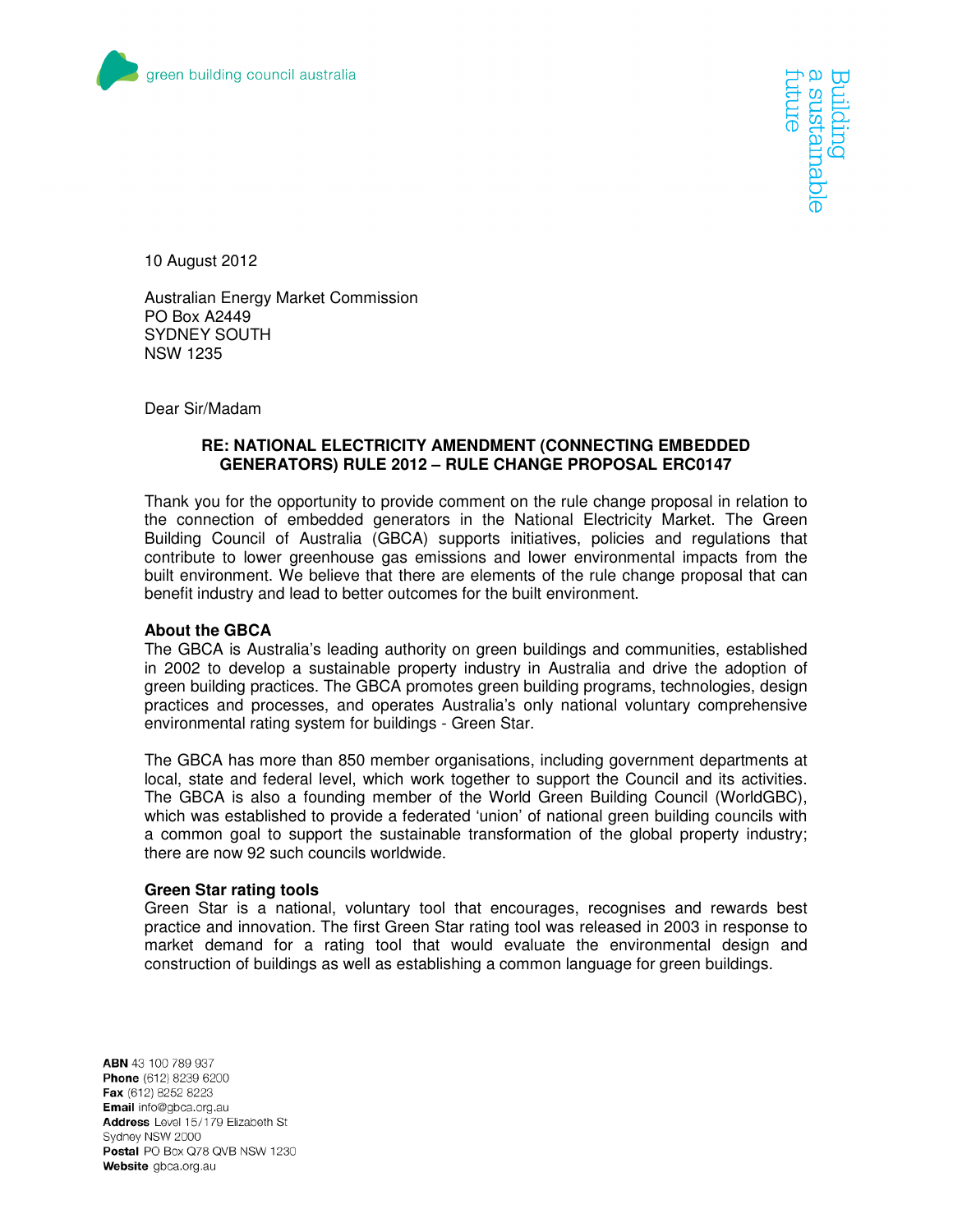There are currently nine Green Star rating tools which address a range of building types and more than 480 projects have achieved Green Star certification across Australia, with a further 500 projects registered. The Green Star rating system is designed to take an holistic approach within each class and building sector, addressing nine categories in total: Management, Indoor Environment Quality (IEQ), Energy, Water, Materials, Land Use and Ecology, Emissions, Innovation and Transport.

## **Connecting embedded energy generators**

The GBCA is committed to promoting green building practices, design and technologies that will help to develop a more sustainable property industry in Australia. Many of our members are involved directly or indirectly with embedded energy generators and/or energy distribution and while this means our membership will have a range of views on the issue of the rules governing the connection of embedded energy generators, the GBCA seeks to represent the interests of our members where they align with the mission of the GBCA.

Property owners and developers are interested in including embedded energy generation technology in their projects for a number of reasons, including lower operating costs, higher rental and capital yields, reduced exposure to electricity costs and the impact of a carbon price as well as meeting corporate responsibility and environmental leadership objectives.

A number of Green Star-certified projects include embedded energy generators with many more registered projects planning to include them. Green Star recognises embedded energy generators within the Ene-5 Peak Energy Demand Reduction credit which awards points where it can be demonstrated that a project has incorporated a system, such as an embedded energy generator, that successfully reduces the peak energy demand of the building. In addition to this the *Ene-1 Greenhouse Gas Emissions* credit awards points where projects reduce or eliminate the  $CO<sub>2</sub>$  emissions of their building. This can be achieved in a variety of ways, including through efficient design and/or onsite energy generation. This credit can often be a driver for embedded energy generation systems such as cogeneration. However, since Green Star is a voluntary rating tool with a wide range of credits or categories, the GBCA sets best practice benchmarks rather than encouraging specific designs or solutions, instead encouraging better outcomes from a range of solutions.

The GBCA supports government policies that aim to reduce greenhouse gas emissions in the built environment. In 2009, the Council of Australian Government (COAG) released the National Strategy on Energy Efficiency (NSEE). The NSEE recognises that there is significant potential in the built environment to improve energy efficiency and transition to low-carbon energy options. Maximising the potential for the application of cogeneration, trigeneration and other distributed energy technologies is one of the measures identified in the NSEE and supported by the GBCA.

The GBCA also advocates for contemporary regulations which seek to evolve with industry practice and innovation and which will improve outcomes for the sustainability of the built environment. The proponents of the rule change proposal; the Property Council of Australia, ClimateWorks and Seed Advisory; have identified a number of ways in which the National Electricity Rules (NER) pose barriers for embedded energy generators to connect to the electricity grid. These barriers include inconsistent national and jurisdictional regulation, case-by-case connection processes, a lack of clear and binding timelines, a lack of standard information requirements, diverse technical requirements, significant connection and network augmentation costs and different connection terms amongst distribution network service providers (DNSPs).